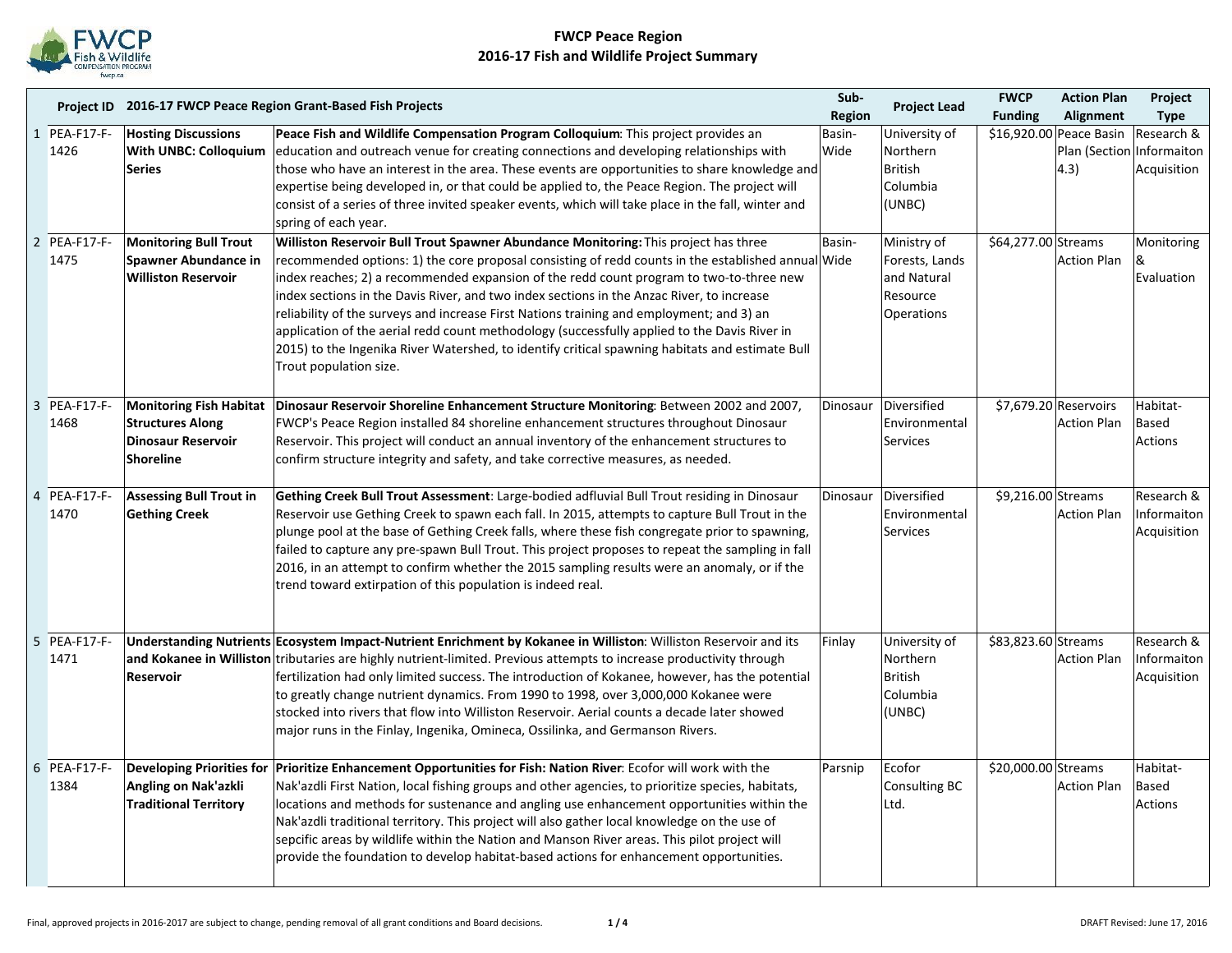

|                   |                                  | Project ID 2016-17 FWCP Peace Region Grant-Based Fish Projects (cont'd)                          | Sub-   | <b>Project Lead</b> | <b>FWCP</b>            | <b>Action Plan</b> | Project     |
|-------------------|----------------------------------|--------------------------------------------------------------------------------------------------|--------|---------------------|------------------------|--------------------|-------------|
|                   |                                  |                                                                                                  | Region |                     | <b>Funding</b>         | Alignment          | Type        |
| <b>PEA-F17-F-</b> | <b>Identifying Critical Bull</b> | Peace: Identification of Critical Bull Trout Spawning Zones: This project will provide           | Peace  | Diversified         | \$23,995.20 Streams    |                    | Research &  |
| 1449              | <b>Trout Spawning Zones</b>      | preliminary information about adfluvial Bull Trout spawning zones in tributaries of the Peace    |        | Environmental       |                        | <b>Action Plan</b> | Informaiton |
|                   |                                  | Reach of Williston Reservoir, and will augment baseline information for future long-term         |        | Services            |                        |                    | Acquisition |
|                   |                                  | monitoring of adfluvial Bull Trout abundance and population trends in the Williston Basin.       |        |                     |                        |                    |             |
|                   |                                  | Information derived from this project will be used for planning and implementation of future     |        |                     |                        |                    |             |
|                   |                                  | Bull Trout spawning surveys in Peace Reach tributaries.                                          |        |                     |                        |                    |             |
|                   |                                  |                                                                                                  |        |                     |                        |                    |             |
| 8 PEA-F17-F-      | <b>Studying Lake Trout</b>       | Peace Reach Lake Trout Movements: Williston Reservoir has seen a dramatic increase in Lake       | Peace  | Diversified         | \$76,080.80 Reservoirs |                    | Research &  |
| 1472              | <b>Movements in Peace</b>        | Trout abundance in the past decade, however, no information is available on the movements,       |        | Environmental       |                        | <b>Action Plan</b> | Informaiton |
|                   | Reach                            | life history, and reproductive behavior of these fish. This project involves implanting 40       |        | <b>Services</b>     |                        |                    | Acquisition |
|                   |                                  | acoustic transmitter tags in adult Lake Trout within the Peace Reach of Williston Reservoir, and |        |                     |                        |                    |             |
|                   |                                  | the subsequent monitoring of fish movements using an array of 28 acoustic hydrophone             |        |                     |                        |                    |             |
|                   |                                  | receiver stations, already deployed and maintained by a fisheries research team from Carleton    |        |                     |                        |                    |             |
|                   |                                  | University.                                                                                      |        |                     |                        |                    |             |
|                   |                                  | Fish Project Total: \$301,991.80                                                                 |        |                     |                        |                    |             |

|   | <b>Project ID</b>     |                                                                                                     | 2016-17 FWCP Peace Region Grant-Based Wildlife Projects                                                                                                                                                                                                                                                                                                                                                                                                                                                    | Sub-<br><b>Region</b> | <b>Project Lead</b>                                                    | <b>FWCP</b><br><b>Funding</b> | <b>Action Plan</b><br><b>Alignment</b> | Project<br><b>Type</b>                   |
|---|-----------------------|-----------------------------------------------------------------------------------------------------|------------------------------------------------------------------------------------------------------------------------------------------------------------------------------------------------------------------------------------------------------------------------------------------------------------------------------------------------------------------------------------------------------------------------------------------------------------------------------------------------------------|-----------------------|------------------------------------------------------------------------|-------------------------------|----------------------------------------|------------------------------------------|
| 9 | PEA-F17-W-<br>1310    | <b>Supporting Amphibians</b><br>in Wetlands Along<br><b>Williston Reservoir</b>                     | Amphibian Wetland Connectivity Along the Williston Reservoir. This project is designed to<br>investigate and manage wetland and riparian habitats as they relate to the distribution,<br>functional ecology, and spatial demographics of amphibians. Six locations are targeted in this<br>study: 1) Middle Creek area, 2) Six Mile and Lamonti Creek, 3) Factor Ross, 4) Ole Creek, 5)<br>Finlay River, and 6) Chuchi Lake.                                                                               | Basin-<br>Wide        | <b>DWB</b><br>Consulting<br>Services Ltd.                              | \$69,617.00 Species of        | Interest<br><b>Action Plan</b>         | Species-<br>Based<br>Actions             |
|   | 10 PEA-F17-W-<br>1315 | <b>Supporting Caribou by</b>                                                                        | Effects of Logging and MPB on Caribou Forage Lichens: This project assesses the effects of<br>Studying Forage Lichens   Mountain Pine Beetles (MPB) and forest harvesting on caribou terrestrial forage lichens on the   Wide<br>Chase, Wolverine and Scott Caribou winter ranges.                                                                                                                                                                                                                         | Basin-                | Wildlife<br>Infometrics Inc.                                           | \$56,100.00 Species of        | Interest<br><b>Action Plan</b>         | Monitoring<br>Evaluation                 |
|   | 11 PEA-F17-W-<br>1463 | <b>Improving Wildlife</b><br>Connectivity in the<br><b>Peace Region</b>                             | Mitigating Wildlife Migration Barriers in the Peace Basin: This project will seek to restore<br>connectivity in the Peace Basin, which has been heavily disrupted by hydroelectric reservoirs<br>and related construction, by identifying hotspots of wildlife-vehicle collisions and potential<br>collisions, and making recommendations for cost-effective mitigation solutions.                                                                                                                         | Basin-<br>Wide        | Yellowstone to<br>Yukon<br>Conservation<br>Initiative<br>Foundation    | \$36,824.00 Species of        | Interest<br><b>Action Plan</b>         | Research &<br>Informaiton<br>Acquisition |
|   | 12 PEA-F17-W-<br>1223 | <b>Restoring Terrestrial</b><br><b>Lichen for Threatened</b><br><b>Northern Mountain</b><br>Caribou | Northern Mountain Caribou Post-Fire Habitat Restoration: Northern Caribou are specialists<br>that require mature upland habitat with an abundance of terrestrial lichen. These lichen serve<br>as a critical food source in the winter. The goal of this project is to restore terrestrial lichen<br>populations in the area of the Chase herd that was burned by wildfire in 2014, with the<br>intention to seed forage lichen in the burned region.                                                      | Finlay                | Chu Cho<br>Environmental                                               | \$36,683.45 Species of        | Interest<br><b>Action Plan</b>         | Habitat-<br>Based<br>Actions             |
|   | 13 PEA-F17-W-<br>1345 | <b>Assessing Threatened</b><br><b>Caribou Population</b>                                            | Population Assessment for the Wolverine Caribou Herd: This project will provide up-to-date<br>population information on the Wolverine Caribou herd by providing information on the current<br>mortality rates, main causes of mortality, and the pattern and rate of recruitment. In late-<br>winter 2016, 30 GPS radio-collars will be deployed on adult female caribou in the Wolverine<br>range and a population census will be conducted. The GPS-collars are expected to function for<br>three years. | Finlay                | Ministry of<br>Forests, Lands<br>and Natural<br>Resource<br>Operations | \$91,718.00 Species of        | Interest<br><b>Action Plan</b>         | Monitoring<br>Evaluation                 |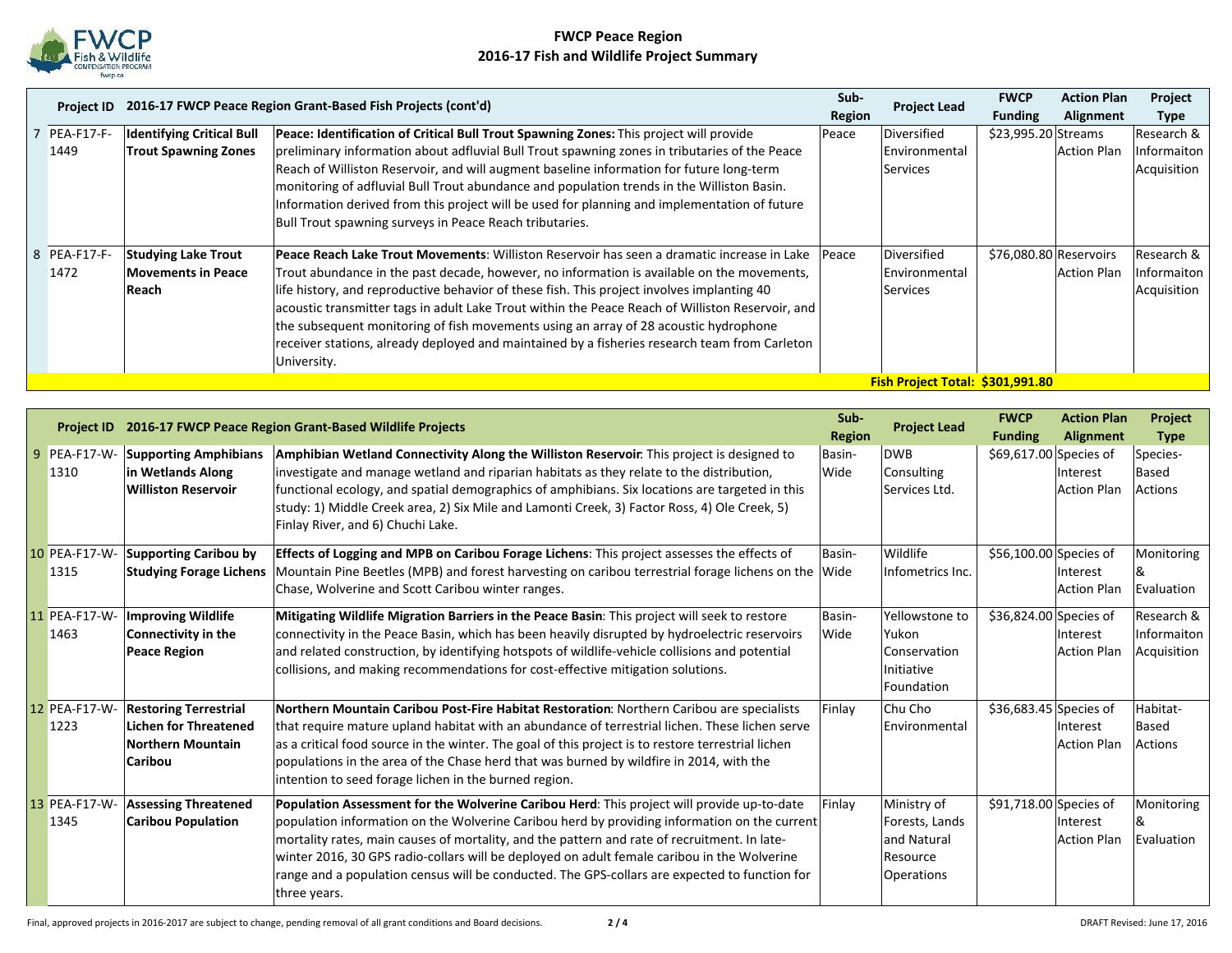

|    |                       |                                                                                                                       | Project ID 2016-17 FWCP Peace Region Grant-Based Wildlife Projects (cont'd)                                                                                                                                                                                                                                                                                                                                                                                                                                                 | Sub-<br><b>Region</b> | <b>Project Lead</b>                                                                    | <b>FWCP</b><br><b>Funding</b> | <b>Action Plan</b><br>Alignment                                      | Project<br><b>Type</b>                   |
|----|-----------------------|-----------------------------------------------------------------------------------------------------------------------|-----------------------------------------------------------------------------------------------------------------------------------------------------------------------------------------------------------------------------------------------------------------------------------------------------------------------------------------------------------------------------------------------------------------------------------------------------------------------------------------------------------------------------|-----------------------|----------------------------------------------------------------------------------------|-------------------------------|----------------------------------------------------------------------|------------------------------------------|
| 14 | PEA-F17-W-<br>1481    | <b>Enhancing Ungulate</b><br><b>Habitat With Prescribed</b><br><b>Burns</b>                                           | Prescribed Burns to Enhance Ungulate Habitat in North Central B.C.: This project will use<br>prescribed burning to enhance ungulate habitat and to restore the ecological balance between<br>early seral, mature and old growth forest covers within the Akie, Pesika, and Collins-Davis<br>RMZs. By returning early seral to this landscape, it will increase the overall heath of this<br>ecosystem and the reintroduction of early seral habitats is particularly beneficial for ungulates.                              | Finlay                | Wildlife<br>Infometrics Inc.                                                           | \$169,865.98 Species of       | Interest<br><b>Action Plan</b>                                       | Habitat-<br>Based<br><b>Actions</b>      |
|    | 15 PEA-F17-W-<br>1185 | <b>Supporting the Mugaha</b><br><b>Marsh Bird Banding</b><br><b>Station at Mackenzie</b><br><b>Nature Observatory</b> | Mackenzie Nature Observatory: Mugaha Marsh Banding Station: Mackenzie Nature<br>Observatory (MNO) captures birds migrating from the north, which includes Bird Conservation<br>Region 4. The fall 2016 season will add to the database, and long-term data is important for<br>assessing the status of bird populations.                                                                                                                                                                                                    | Parsnip               | Mackenzie<br>Nature<br>Observatory                                                     |                               | \$16,000.00 Peace Basin<br>Plan (Section &<br>$ 4.3\rangle$          | Monitoring<br>Evaluation                 |
|    | 16 PEA-F17-W-<br>1306 | <b>Improving Vegetation in</b><br>the Drawdown Zone at<br><b>Williston Reservoir</b>                                  | Identification of Flood- and Drought-Tolerant Plant Species: This project aims to identify<br>drought- and flood-tolerant plants naturally colonizing Williston Reservoir, and assess their<br>practicality for seed collection and seedling propagation. This information would again be<br>helpful for future revegetation efforts in B.C. interior reservoirs.                                                                                                                                                           | Parsnip               | Cooper<br>Beauchesne<br>and Associates<br>Ltd.                                         |                               | \$4,920.00 Riparian and Research &<br>Wetlands<br><b>Action Plan</b> | Informaiton<br>Acquisition               |
|    | 17 PEA-F17-W-<br>1422 | <b>Taking the Classroom</b><br><b>Outside: School Ecology</b><br>Program                                              | School Ecology Program: This project is intended to augment the school life science curriculum Parsnip<br>by exposing students to workshops on local ecology and conservation, and to build stronger<br>ties with the local Aboriginal community. The Board has expressed interest in seeing this<br>program expanded to other communities.                                                                                                                                                                                 |                       | Wildlife<br>Infometrics Inc.                                                           |                               | \$23,800.00 Peace Basin<br>Plan (Section Based<br>$ 4.3\rangle$      | Habitat-<br>Actions                      |
|    | 18 PEA-F17-W-<br>1478 | Searching for Caribou in<br>the Scott West Herd<br>Area                                                               | Conservation of Caribou in the Scott West Herd Area: Through community engagement<br>(signage, social media, newspaper, radio and hunter interviews) and the use of remotely<br>activated cameras, this project's goal is to assess the likelihood of a remnant population of<br>Scott herd Caribou on the west side of Williston Reservoir. Determining if there are any caribou<br>left on the west side of Williston Reservoir, as well as any baseline information that can be<br>attained, is vital for these caribou. | Parsnip               | Wildlife<br>Infometrics Inc.                                                           | $$18,415.00$ Species of       | Interest<br><b>Action Plan</b>                                       | Species-<br>Based<br><b>Actions</b>      |
|    | 19 PEA-F17-W-<br>1469 | <b>Enhancing Caribou</b><br><b>Survival in the Klinse-Za</b><br><b>Herd</b>                                           | Enhancing Calf Survival in the Klinse-Za Caribou Herd: The Klinse-Za (Moberly) Caribou herd<br>has declined rapidly over the past two decades. To aid in the reversal of this decline, this<br>project will increase the likelihood of cow and calf survival by capturing 10 to 15 pregnant<br>cows, keeping them in a protective pen during birthing, and continuing the protection until the<br>calves are approximately six-weeks old. This is a collaborative project with West Moberly and<br>Saulteau First Nations.  | Peace                 | Wildlife<br>Infometrics Inc.                                                           | \$66,648.55 Species of        | Interest<br><b>Action Plan</b>                                       | Species-<br>Based<br><b>Actions</b>      |
|    | 20 PEA-F17-W-<br>1484 | <b>Studying Bat Ecology in</b><br><b>Williston Reservoir</b>                                                          | Williston Reservoir Bat Ecology Program: Because White Nose Syndrome (WNS) strikes in the<br>winter and kills bats while they hibernate, this project seeks to identify important bat habitat<br>and establish baseline winter bat data, to help monitor populations and inform future plans for<br>dealing with WNS using acoustic monitors, roost loggers deployed in caves, bat capture and<br>telemetry. The study will help answer critical questions about bat ecology in Williston<br>Reservoir.                     | Peace                 | Ingebjorg Jean<br>Hansen                                                               | \$78,635.00 Species of        | Interest<br><b>Action Plan</b>                                       | Research &<br>Informaiton<br>Acquisition |
|    |                       |                                                                                                                       |                                                                                                                                                                                                                                                                                                                                                                                                                                                                                                                             |                       | Wildlife Project Total: \$669,226.98<br><b>GRANT-BASED PROJECT TOTAL: \$971,218.78</b> |                               |                                                                      |                                          |